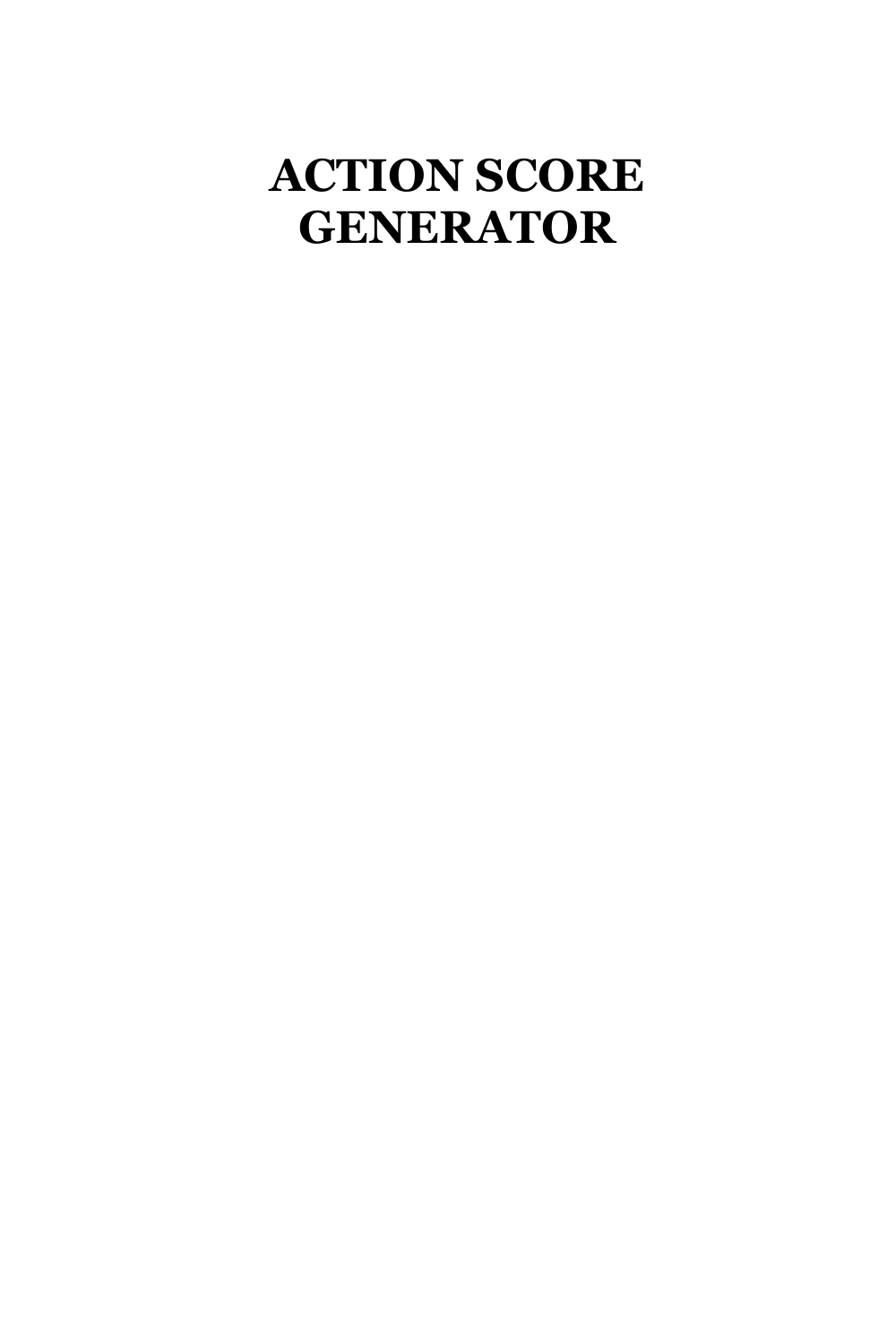#### *if p then q classics*

41 Fulford Street, Old Trafford, Manchester, M16 9PX

**www.ifpthenq.co.uk [ifpthenq@fsmail.net](mailto:ifpthenq@yahoo.co.uk)**

Published by *if p then q*

*if p then q classics* is part of the wider *if p then q* family

© Nathan Walker 2015

ISBN 978-0-9571827-6-9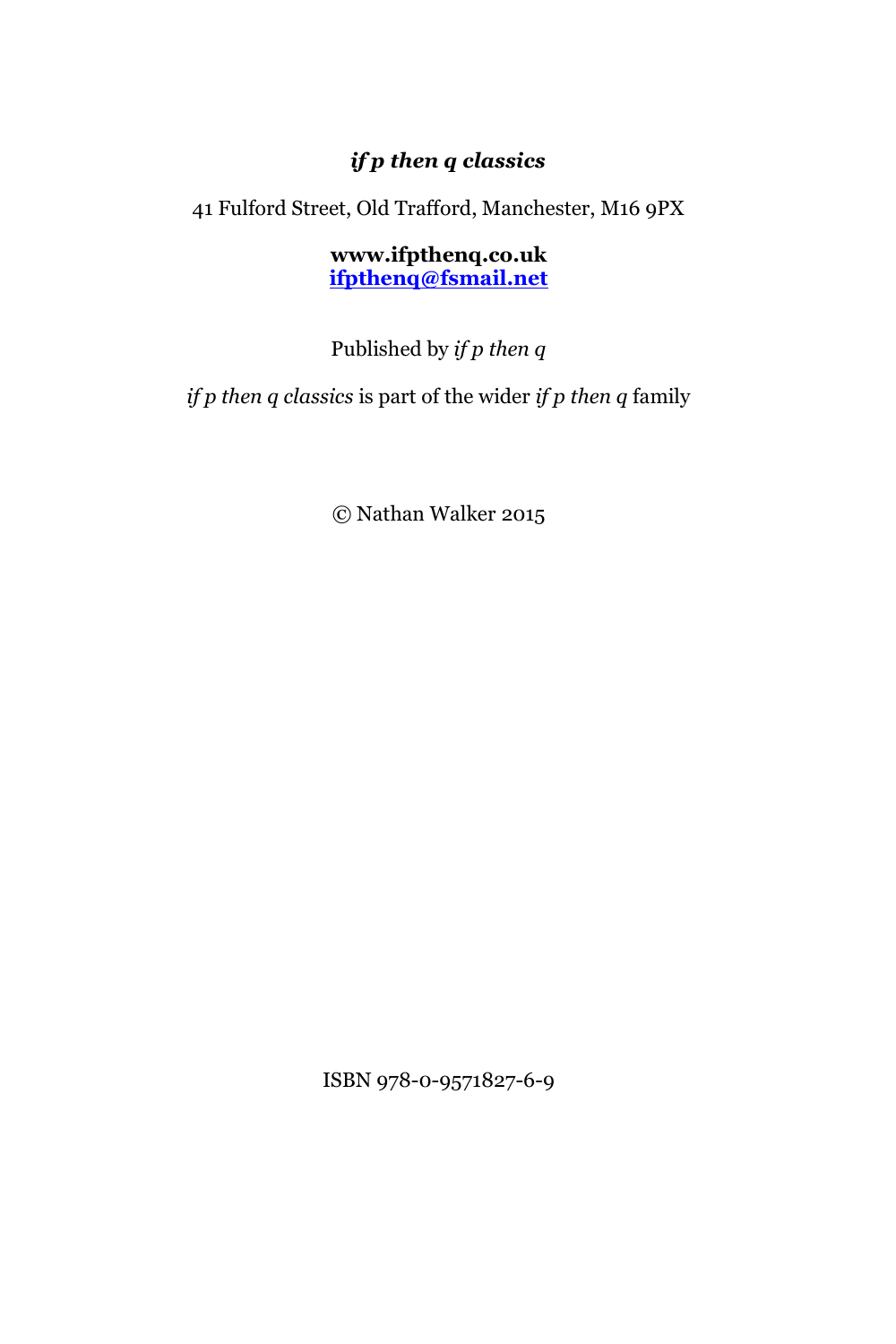#### NATHAN WALKER

#### ACTION SCORE **GENERATOR**

*afterword by Mark Leahy*

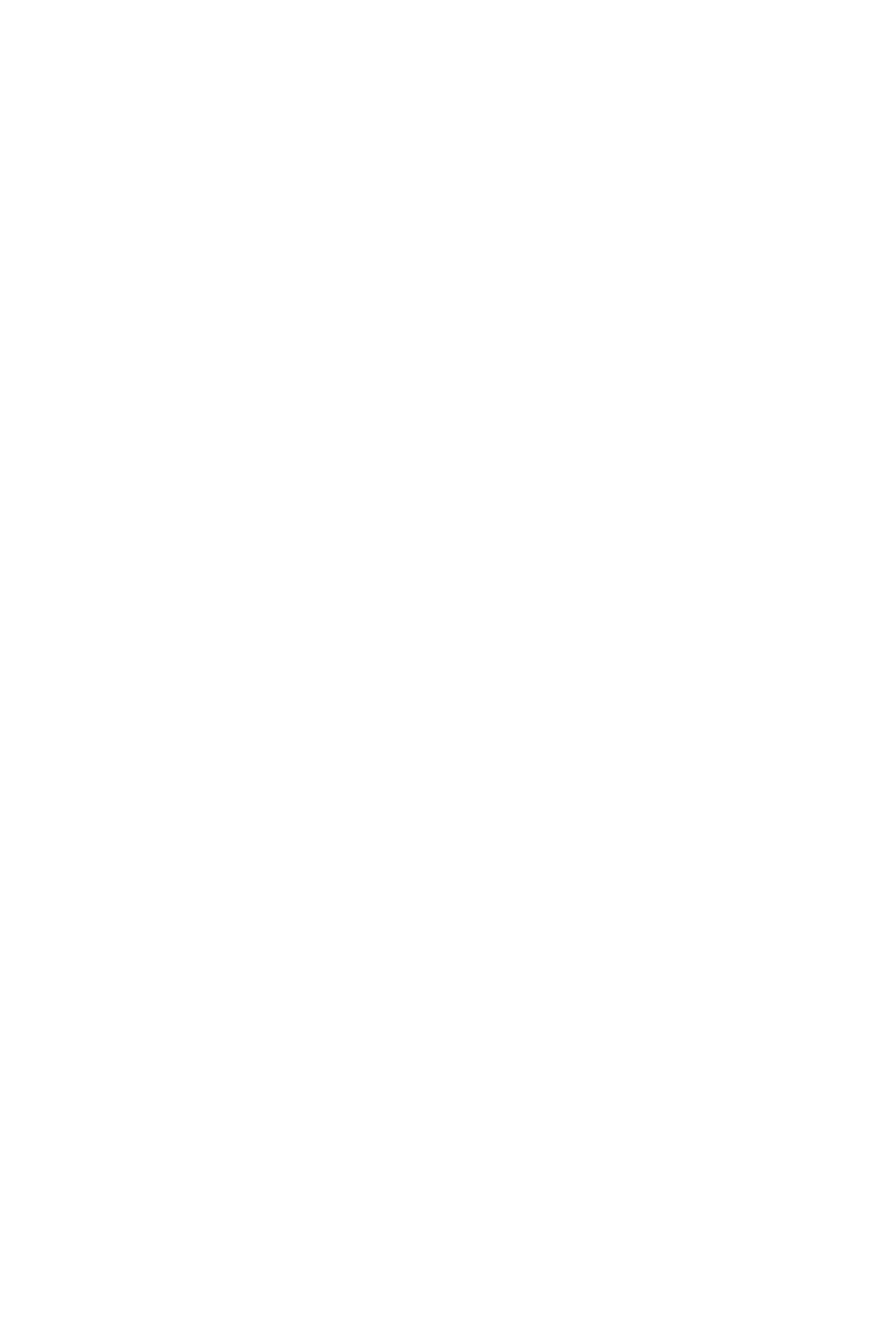#### **PREFACE**

The Action Score Generator is a website that runs a JavaScript code. The code produces a text of six words in length for six seconds. Every six seconds the six word text is replaced by another six word text and so on and so, the six word texts disappear.

If you want to enact the instructions, interpret the score, perform it or even imagine performing it then six seconds might not be long enough.

If you want to read the texts aloud as poems or even read them silently in your head then six seconds might not be long enough.

The Action Score Generator is short and fast but sometimes short and fast might not be long enough.

I decided to record the texts, to document the generators' performance of random math and chance procedure on the 1st July 2014.

What follows is a six-minute performance by a machine writing ten six second texts every minute using only six words at a time. They are ordered as they were produced and remain unedited.

Nathan Walker 2014

#### **ACKNOWLEDGMENTS**

I would like to thank the following people for conversations, correspondences and code: Mark Leahy, James Davies, Nick Montfort, Claire Hind, JR Carpenter, and Victoria Gray.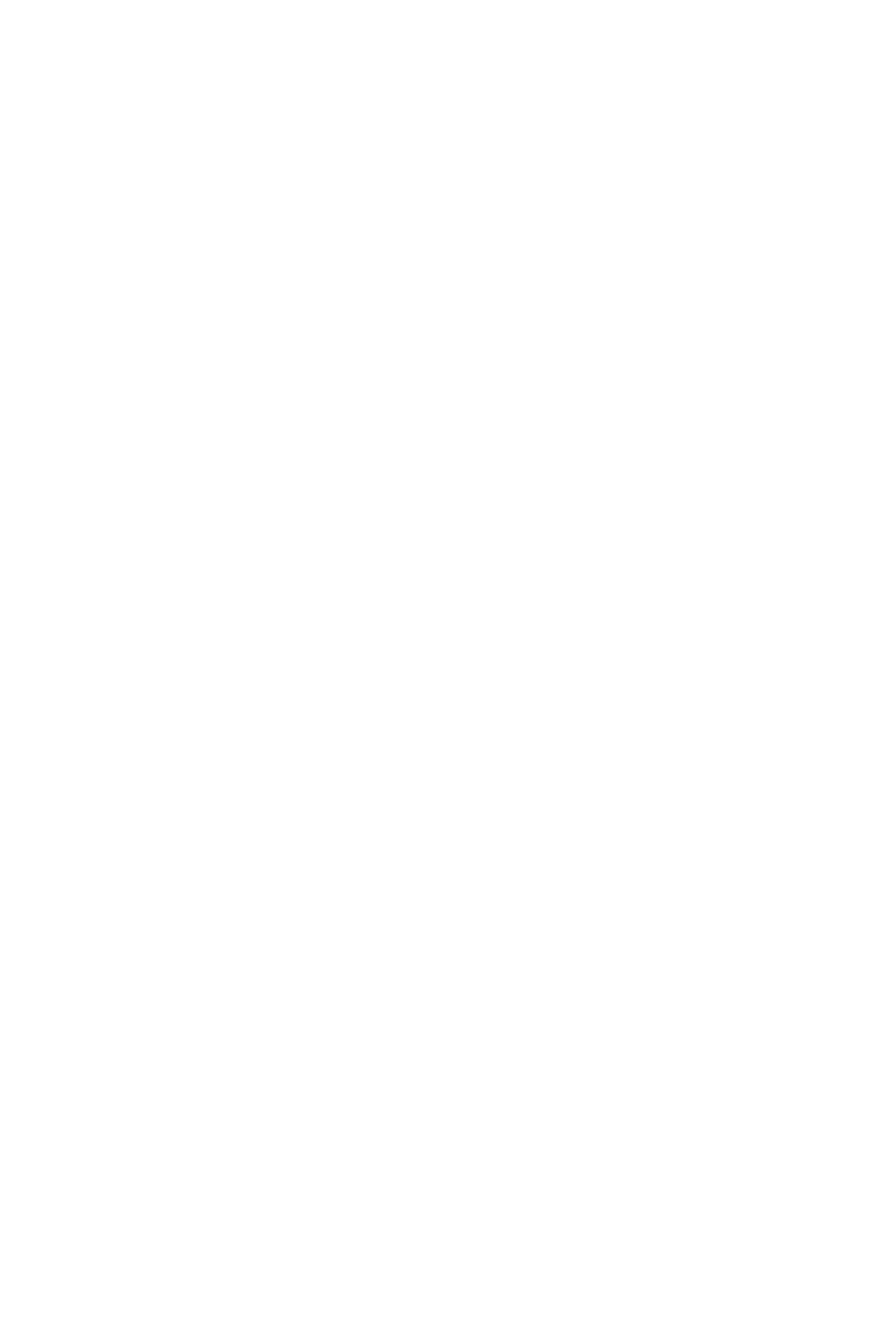## SLATE INTO EYE RUB OUTSIDE LIPS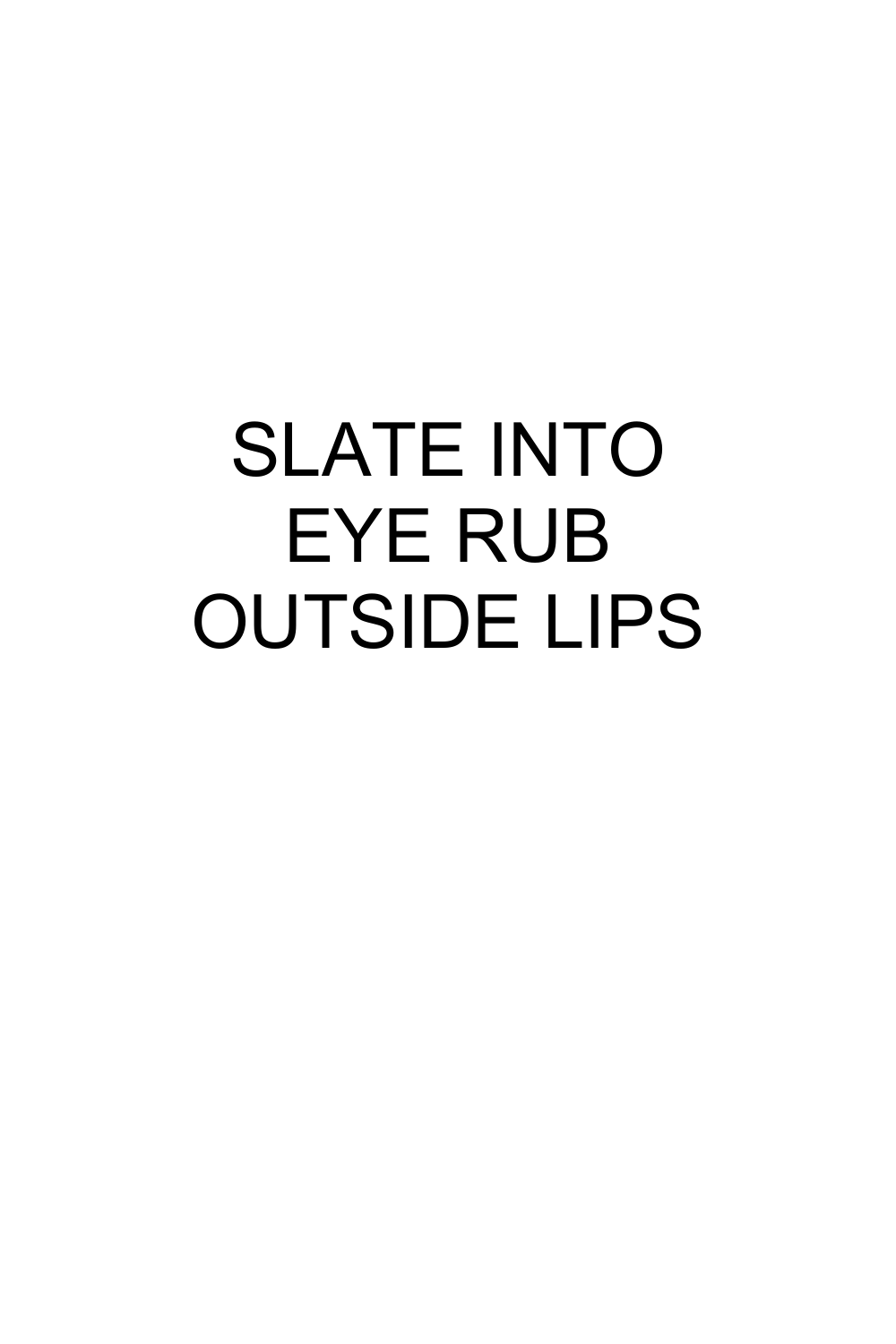## CURTAIN TO HEEL EXPLAIN IN PAVEMENT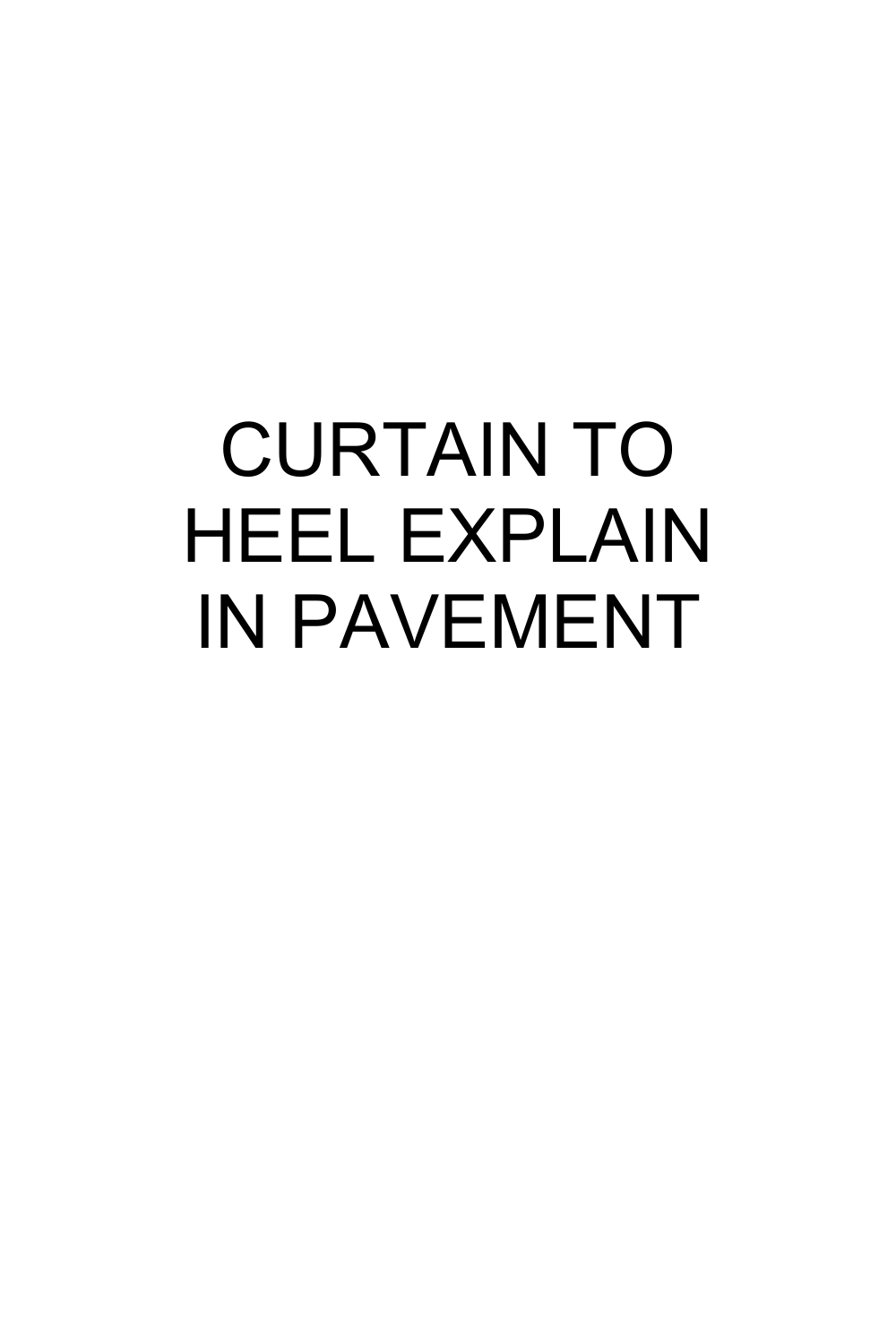#### PLANTS INSIDE NAILS LISTEN **OUTSIDE OCEAN**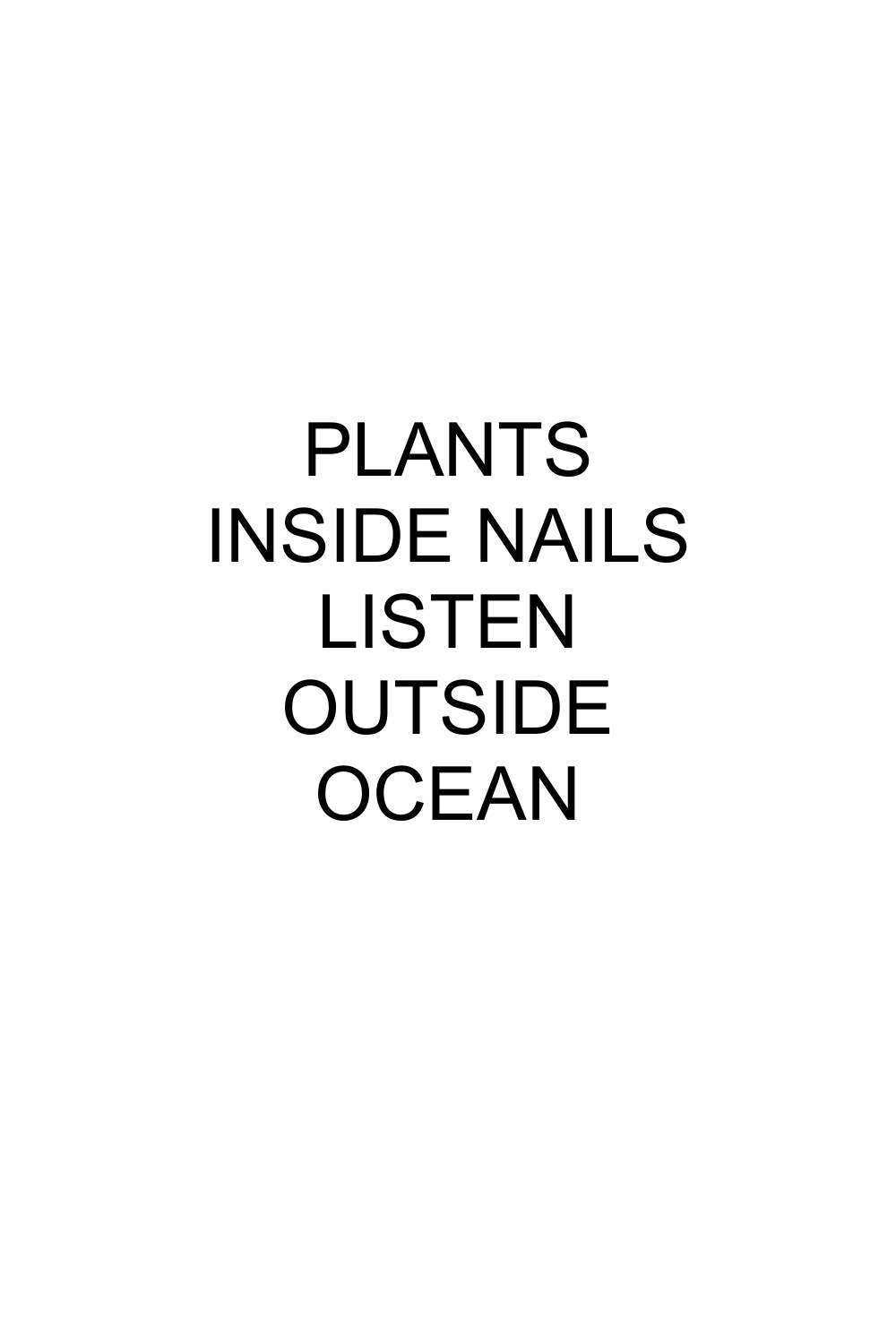## POLYTHENE BESIDE SHOE WRITE TO OBSERVER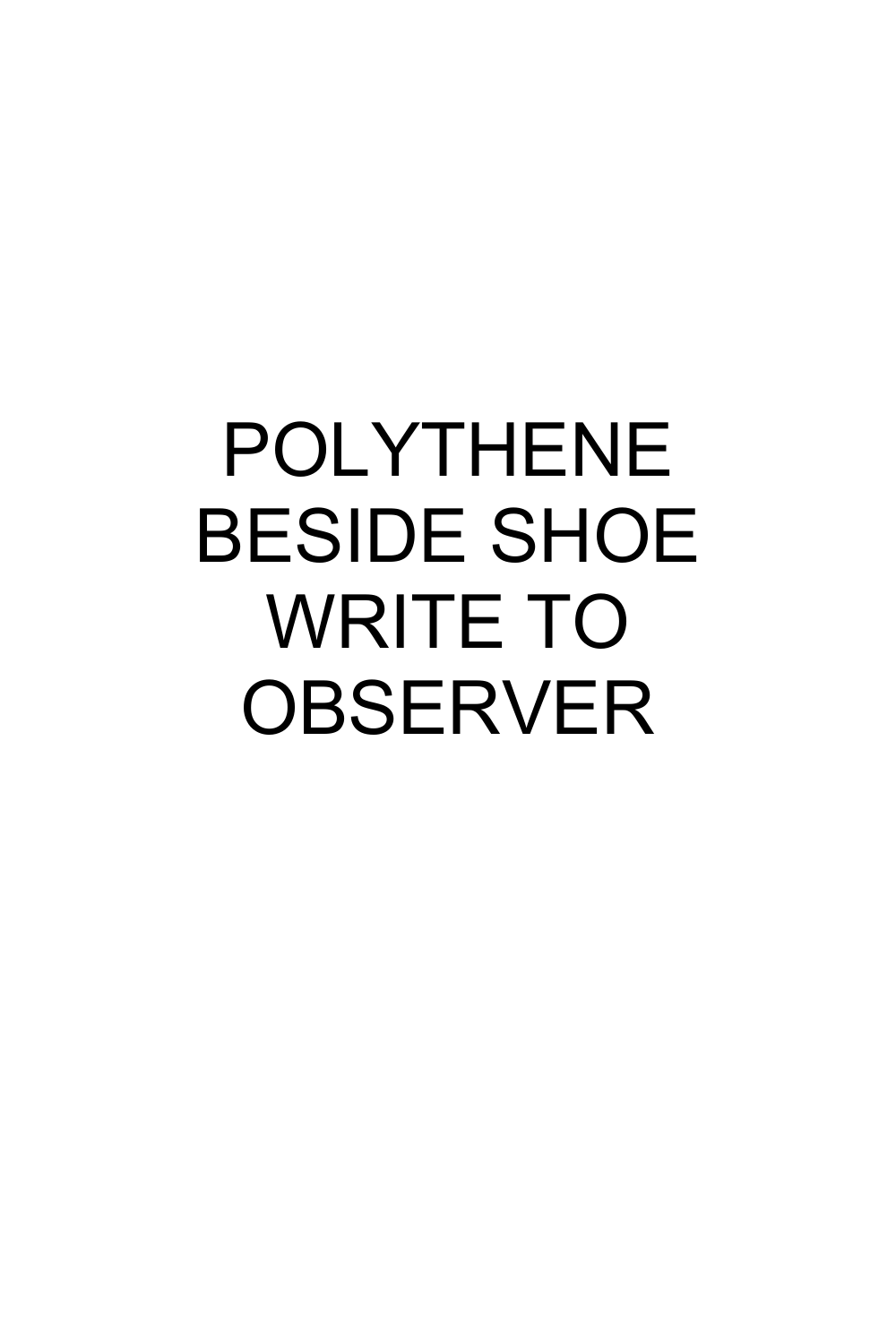### DIRT OVER BAG RUB INSIDE PEOPLE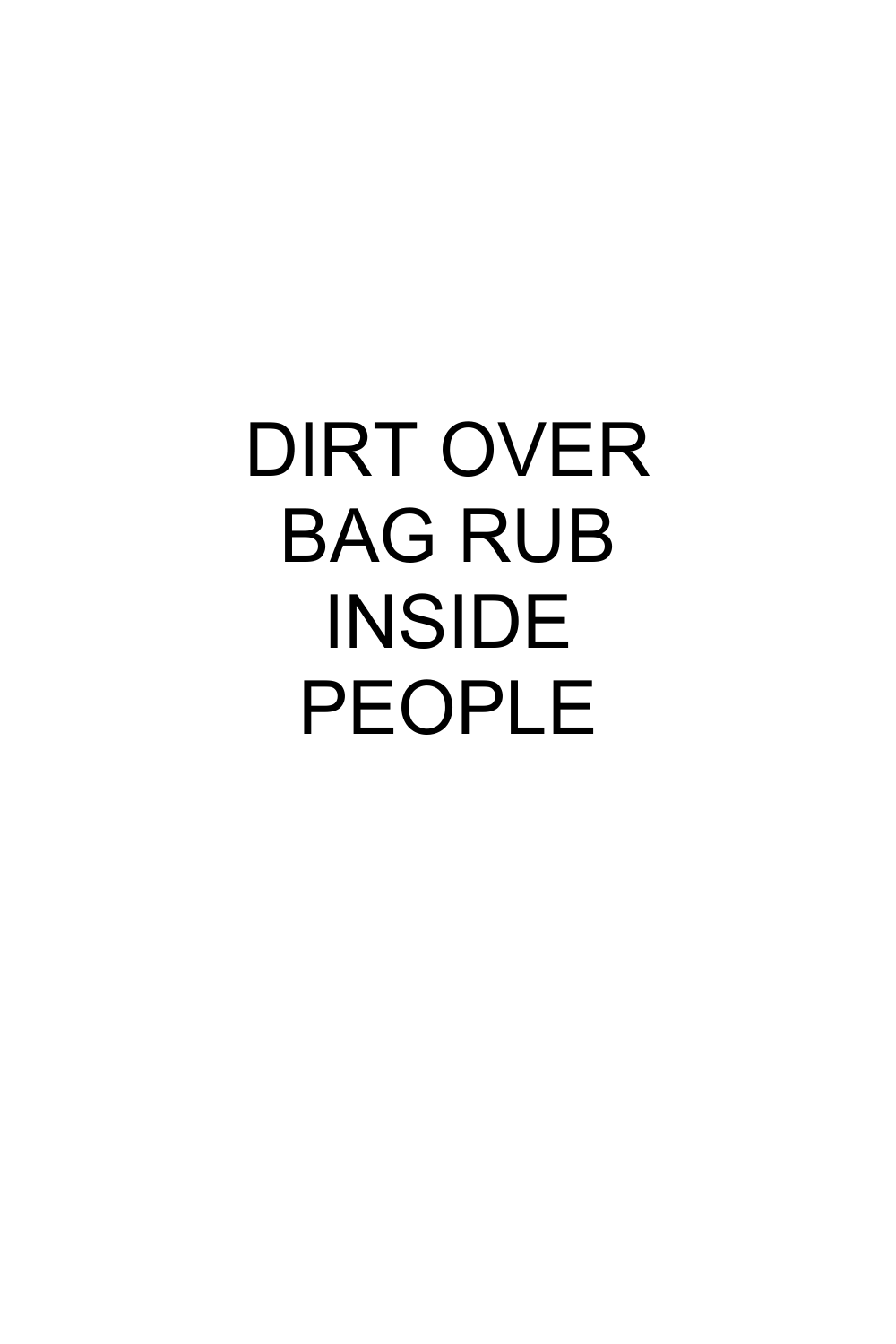### SLATE INTO EARS LISTEN BETWEEN **HOUSES**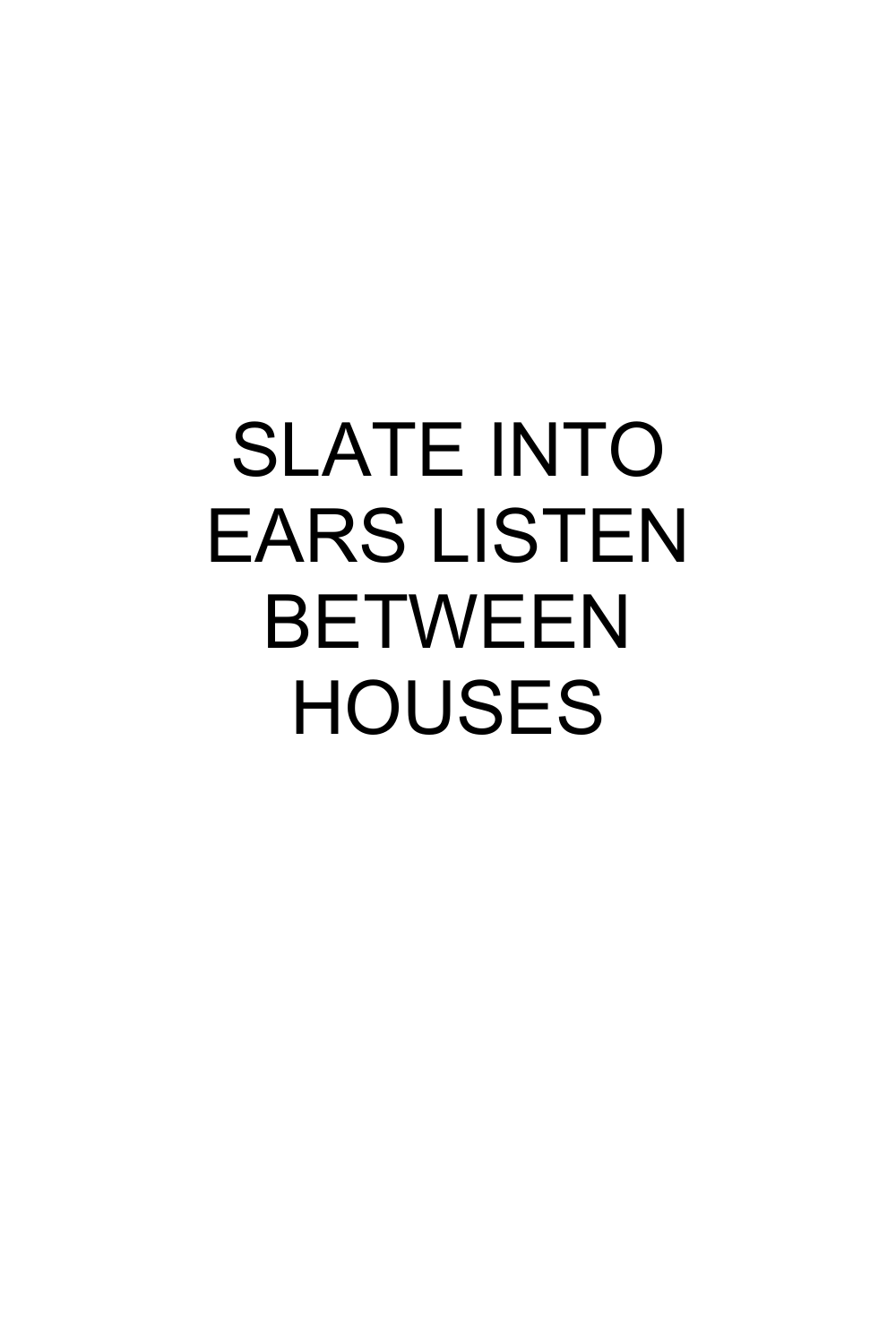## PHOTOS ON PALMS PLACE INSIDE ENTRANCE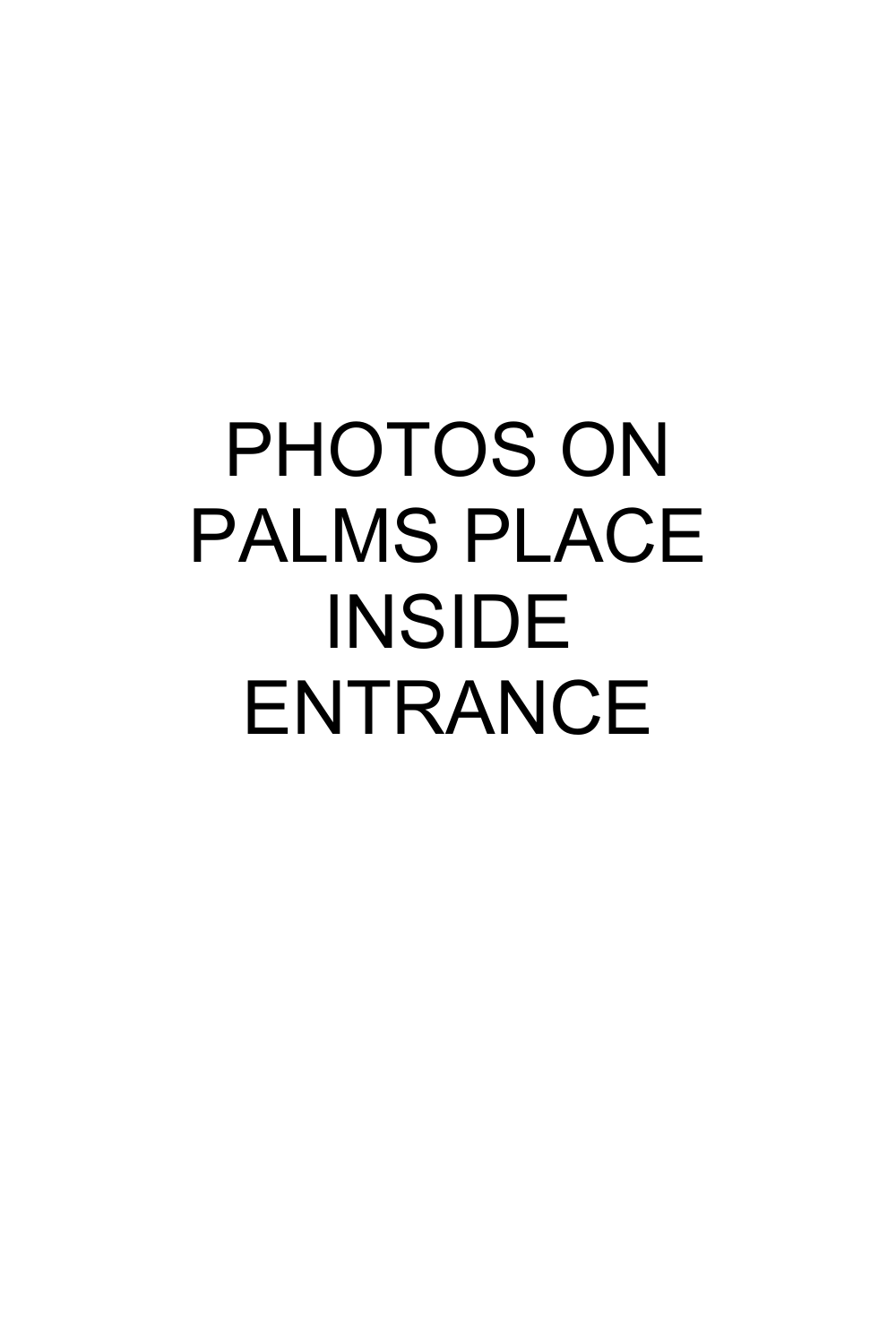# SOCK TO CHAIR TRACE BESIDE TOWN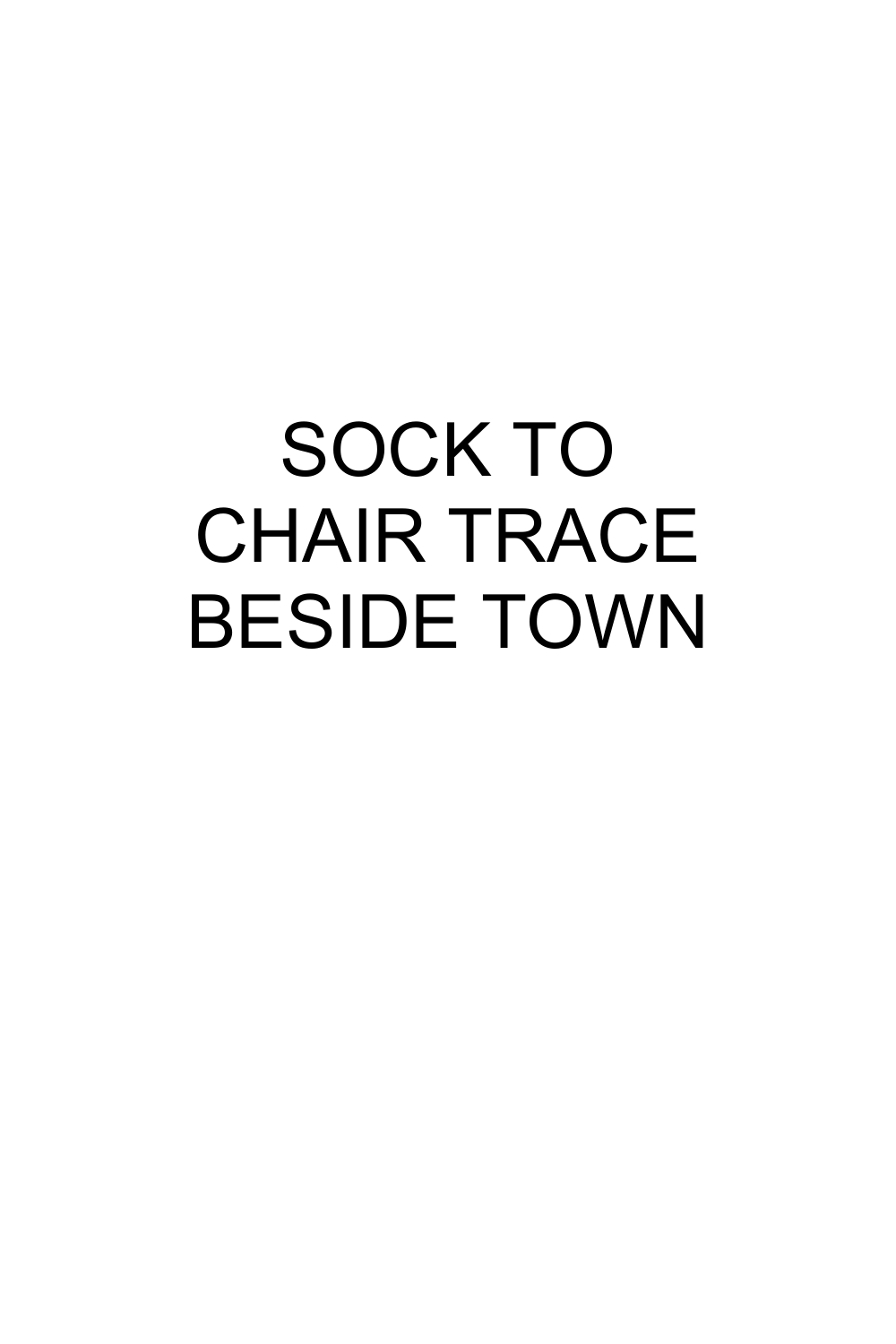### PLANTS BELOW STEP PULL INTO **HOME**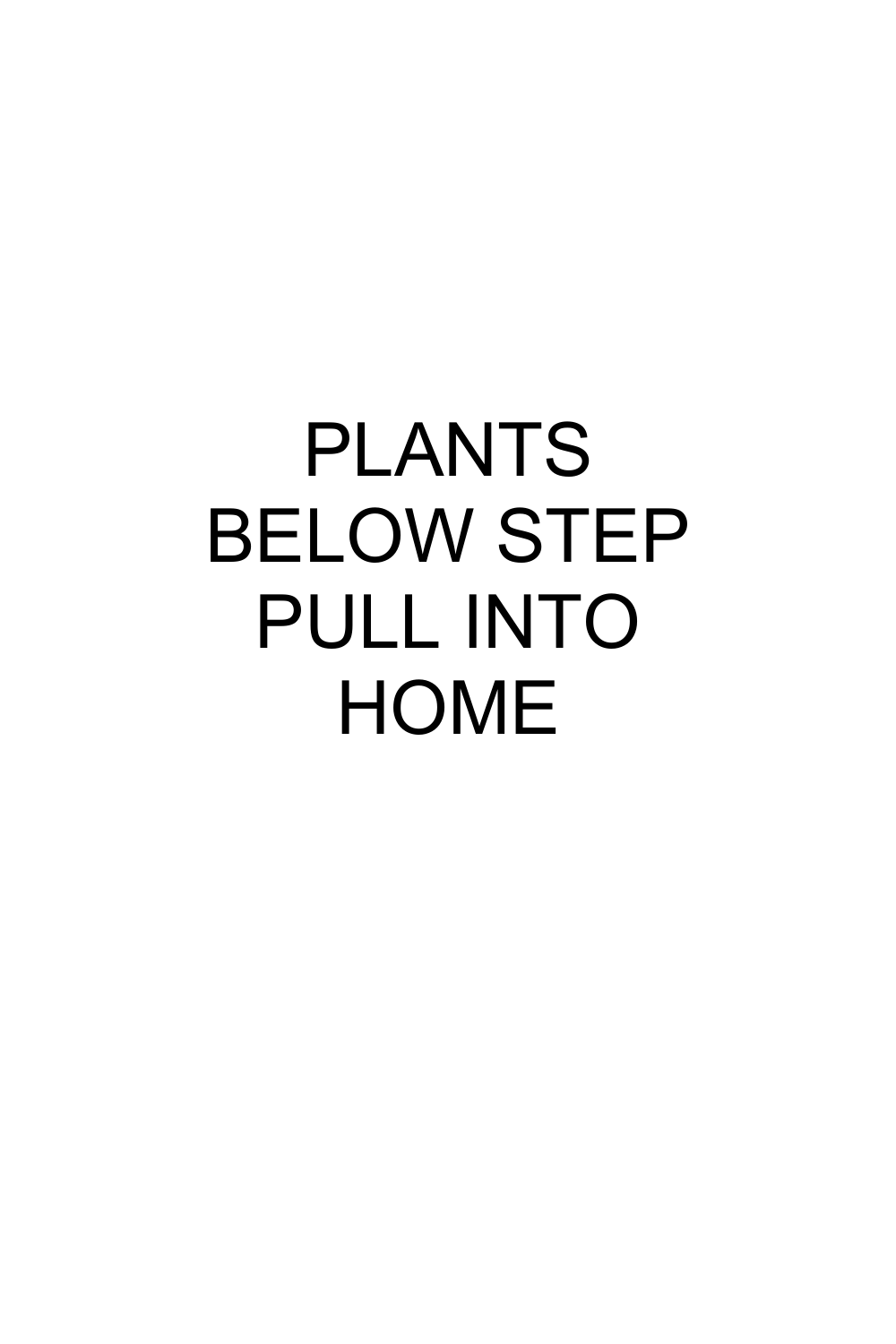## NAIL OUTSIDE EYE PIERCE TOWARDS FLOOR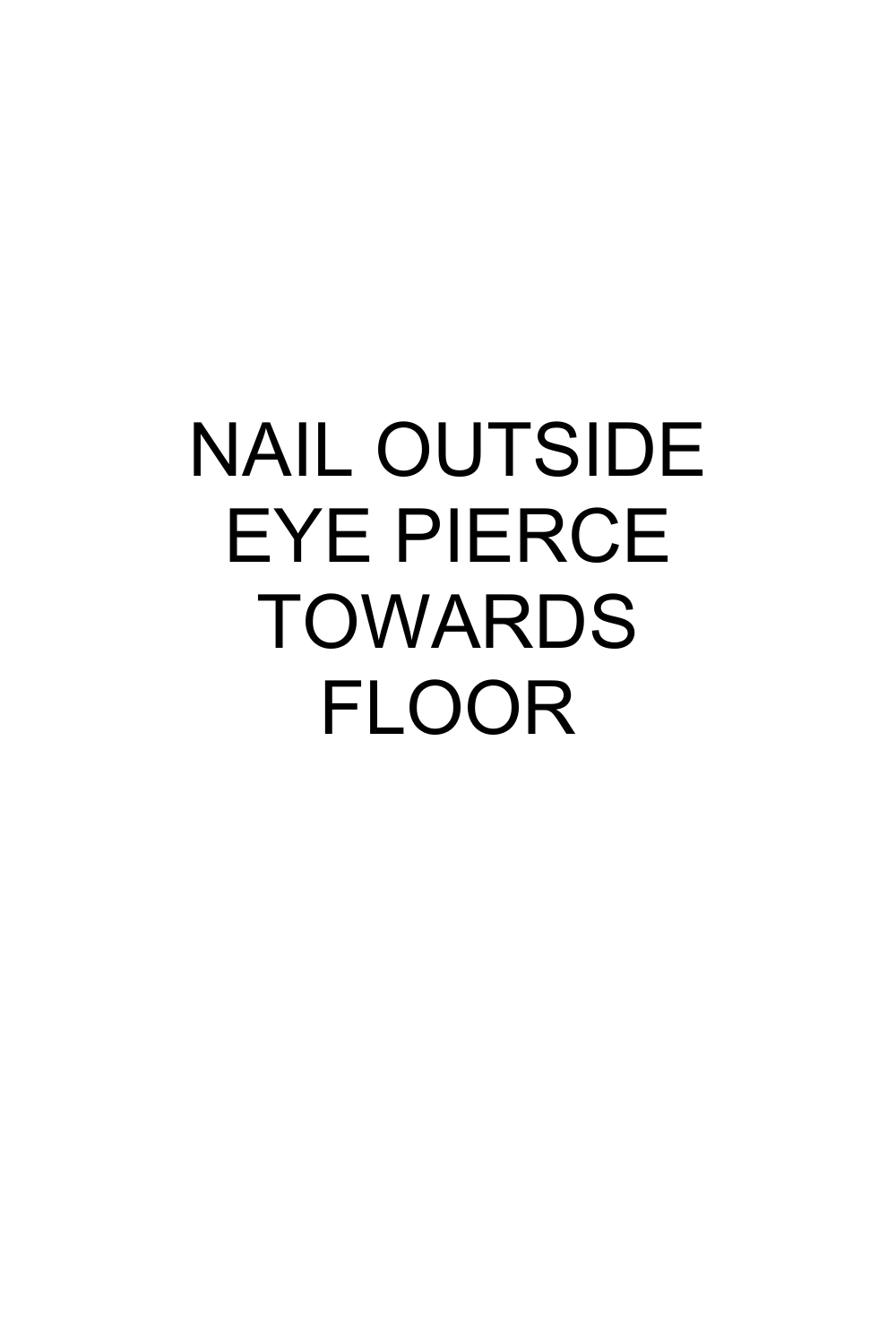## WOOD TO PANTS DROP BELOW SKY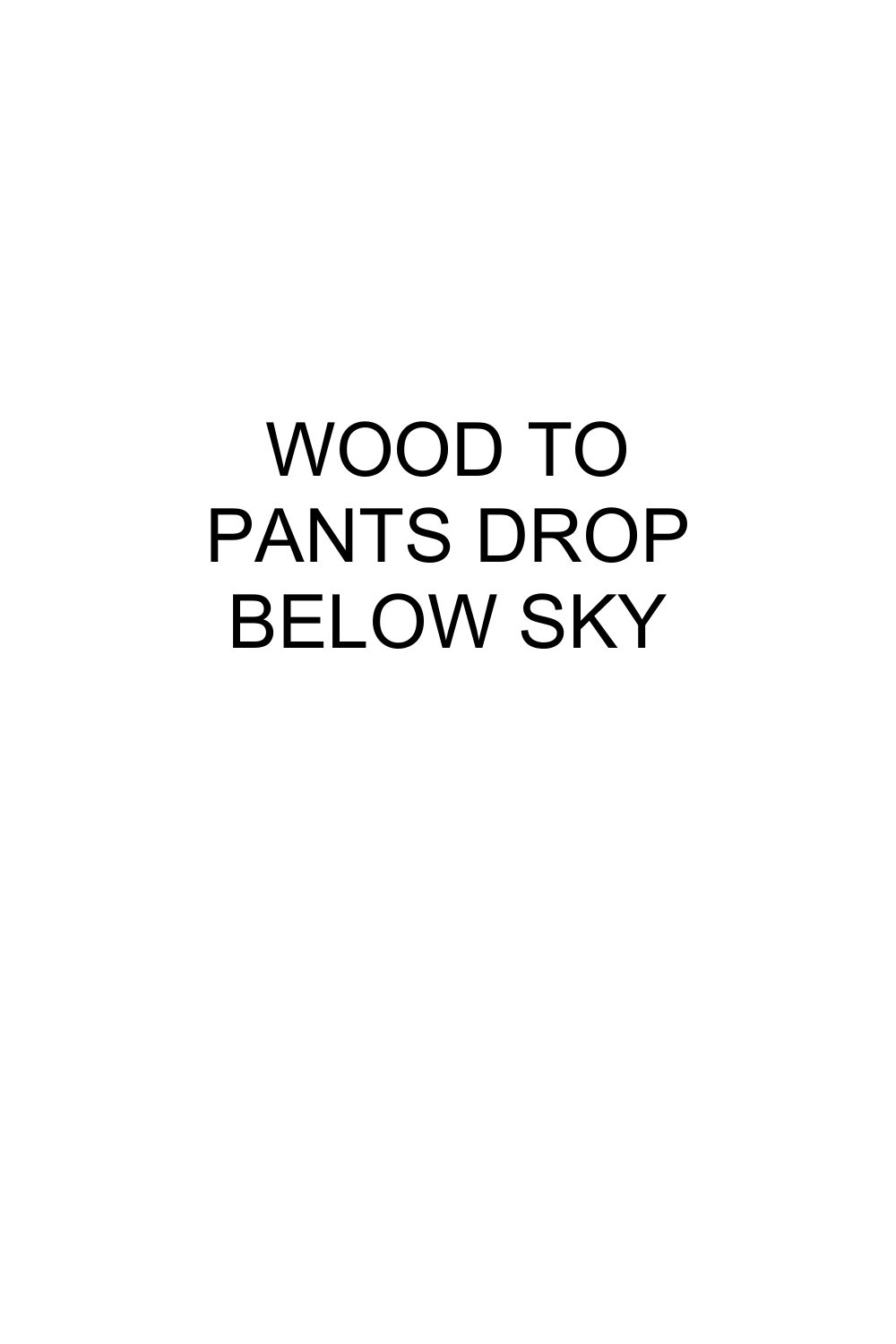### PLACARDS TOWARDS STEP OPEN WITHIN BARRIERS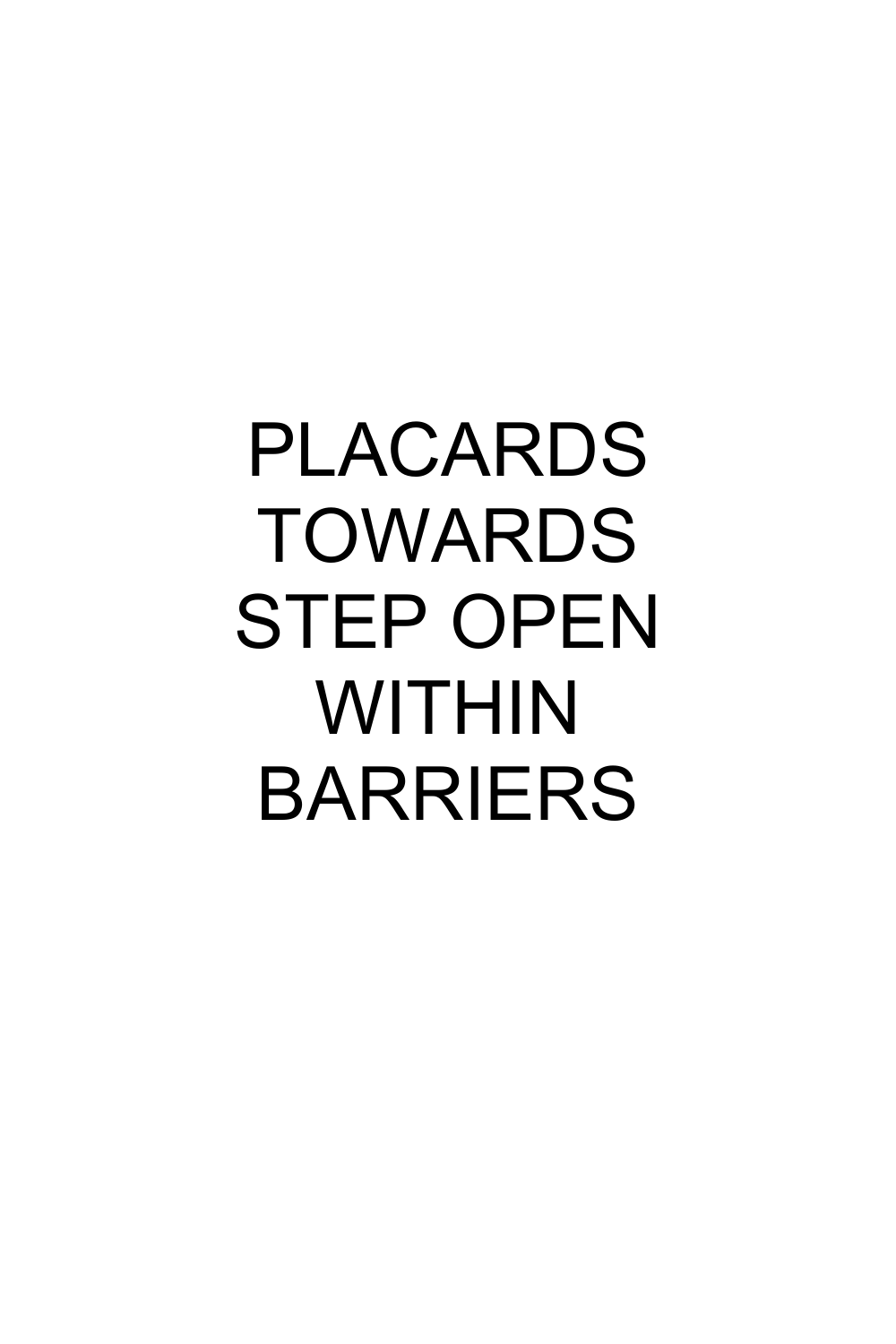#### ROPE OVER HEAD FOLD IN **CAR**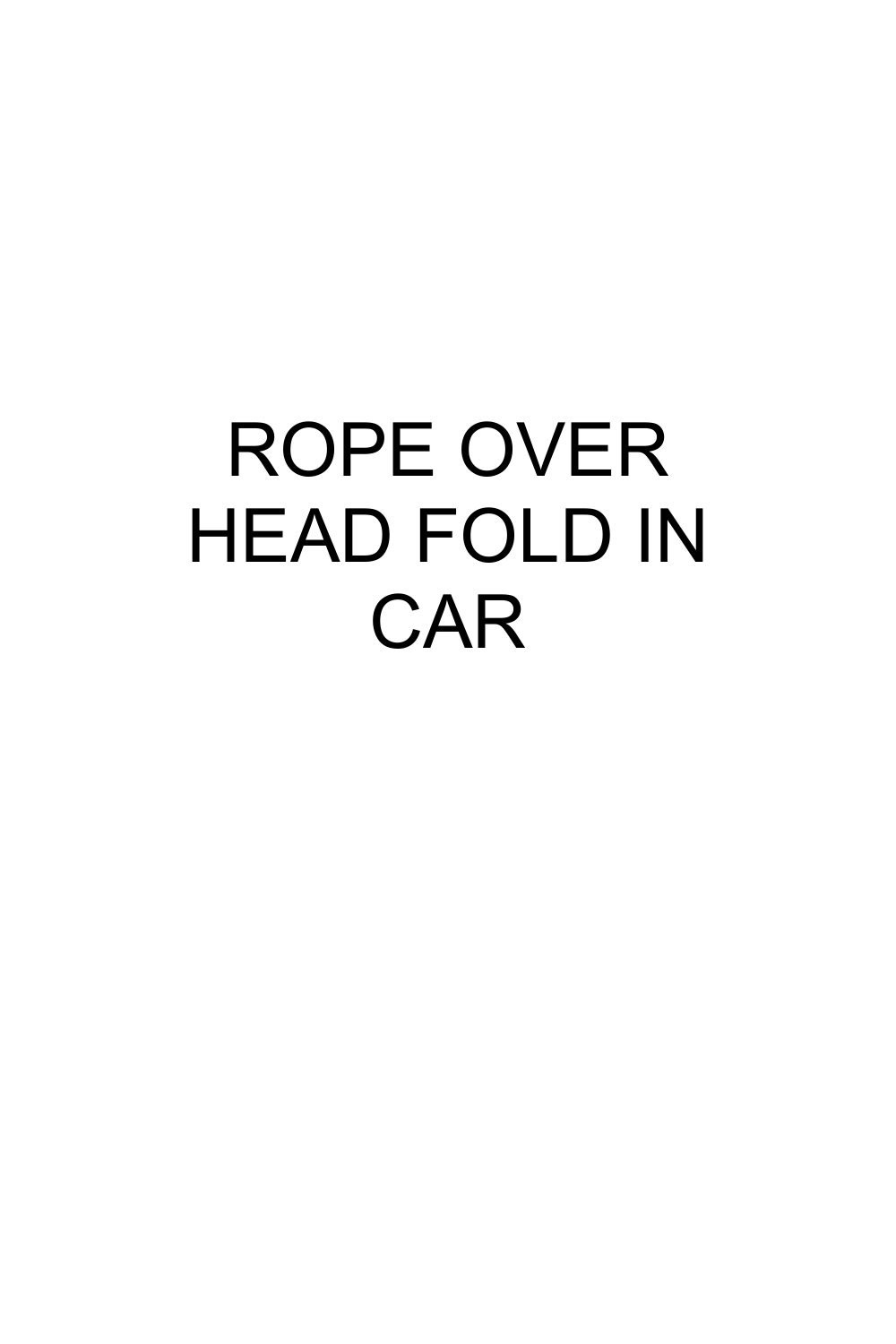## TOWEL OVER FOREHEAD TOUCH UNDER DOOR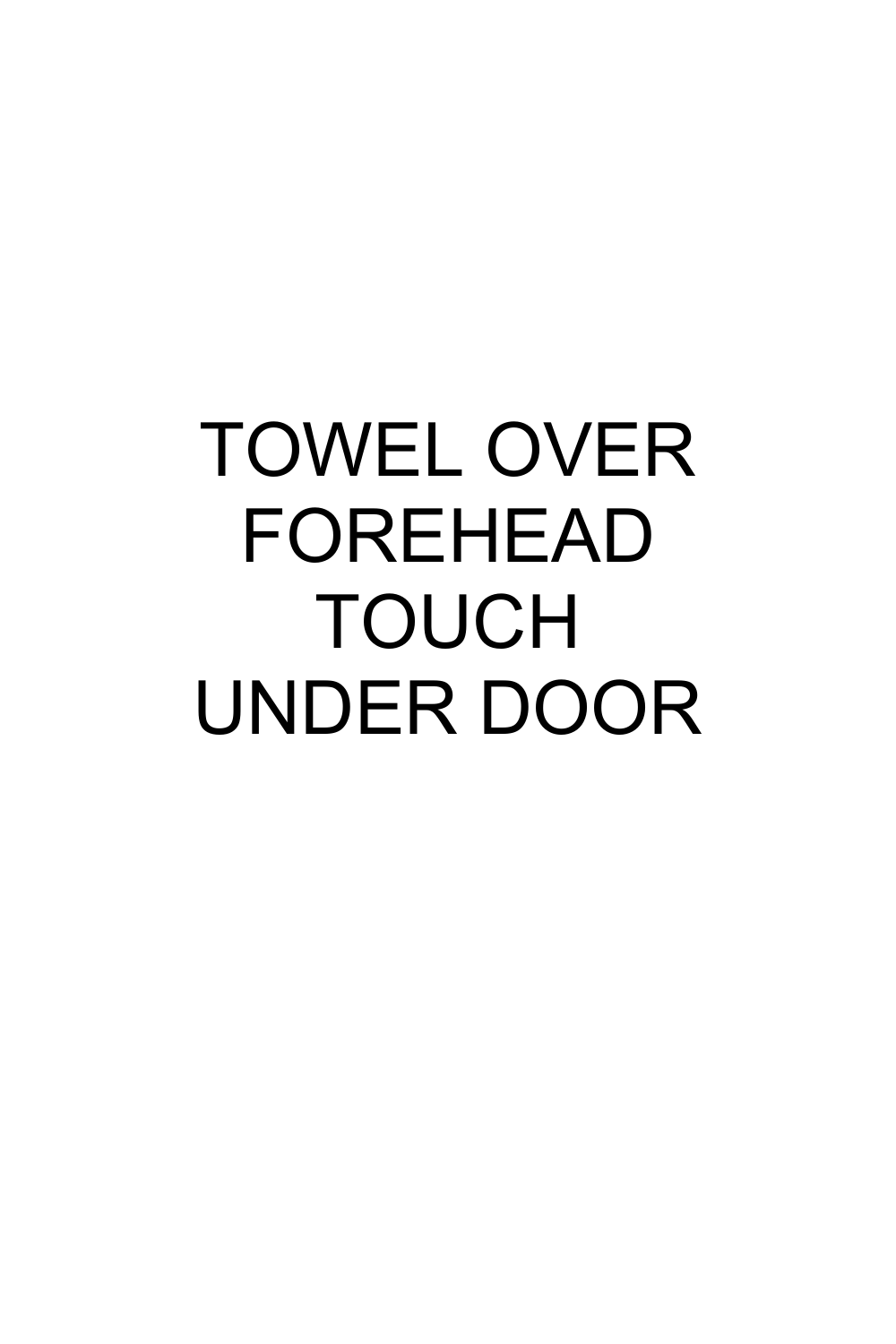## PAPER TOWARDS SWAN RUB LIKE **CONCRETE**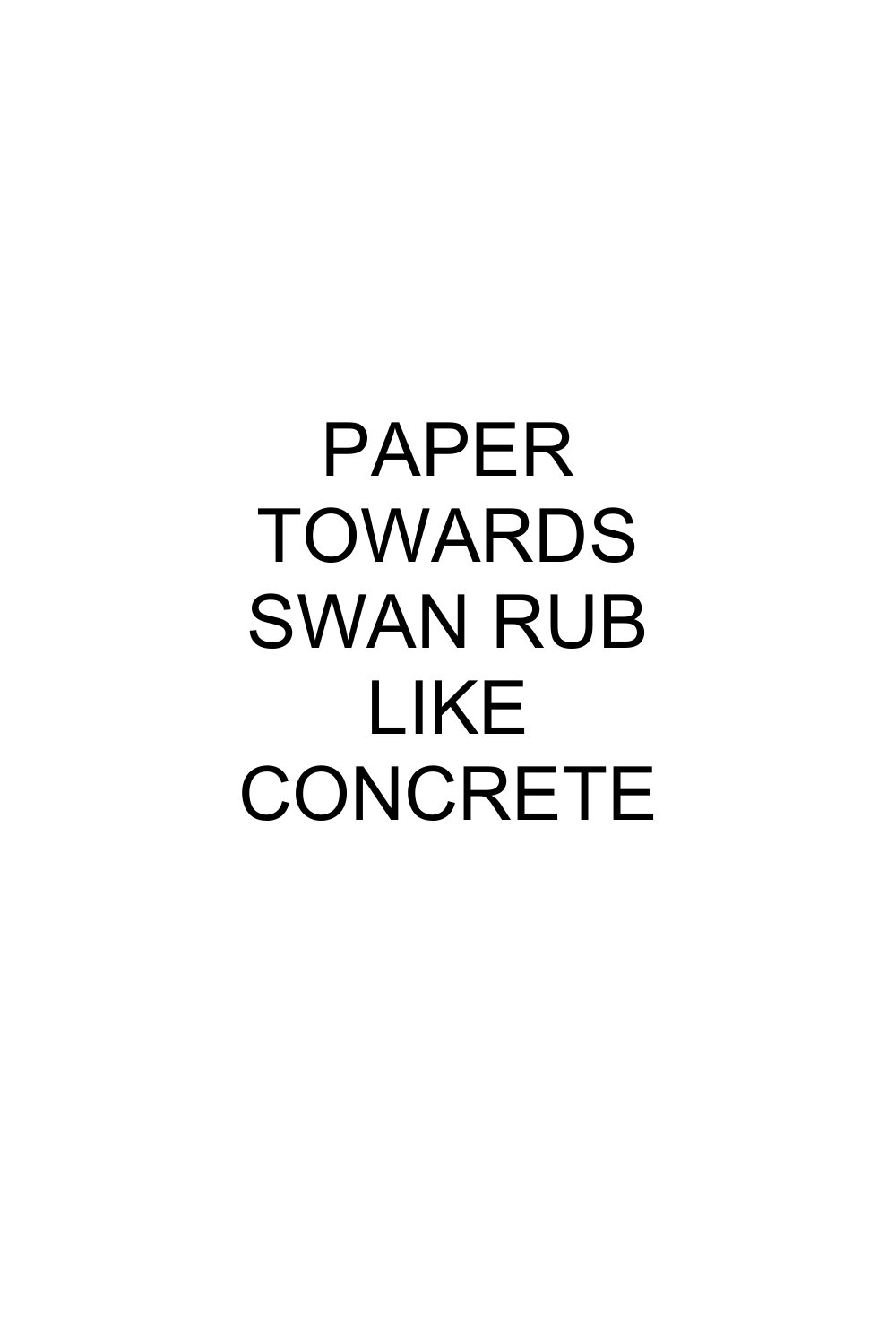## SOCK INSIDE ARM ERASE ONTO FLOOR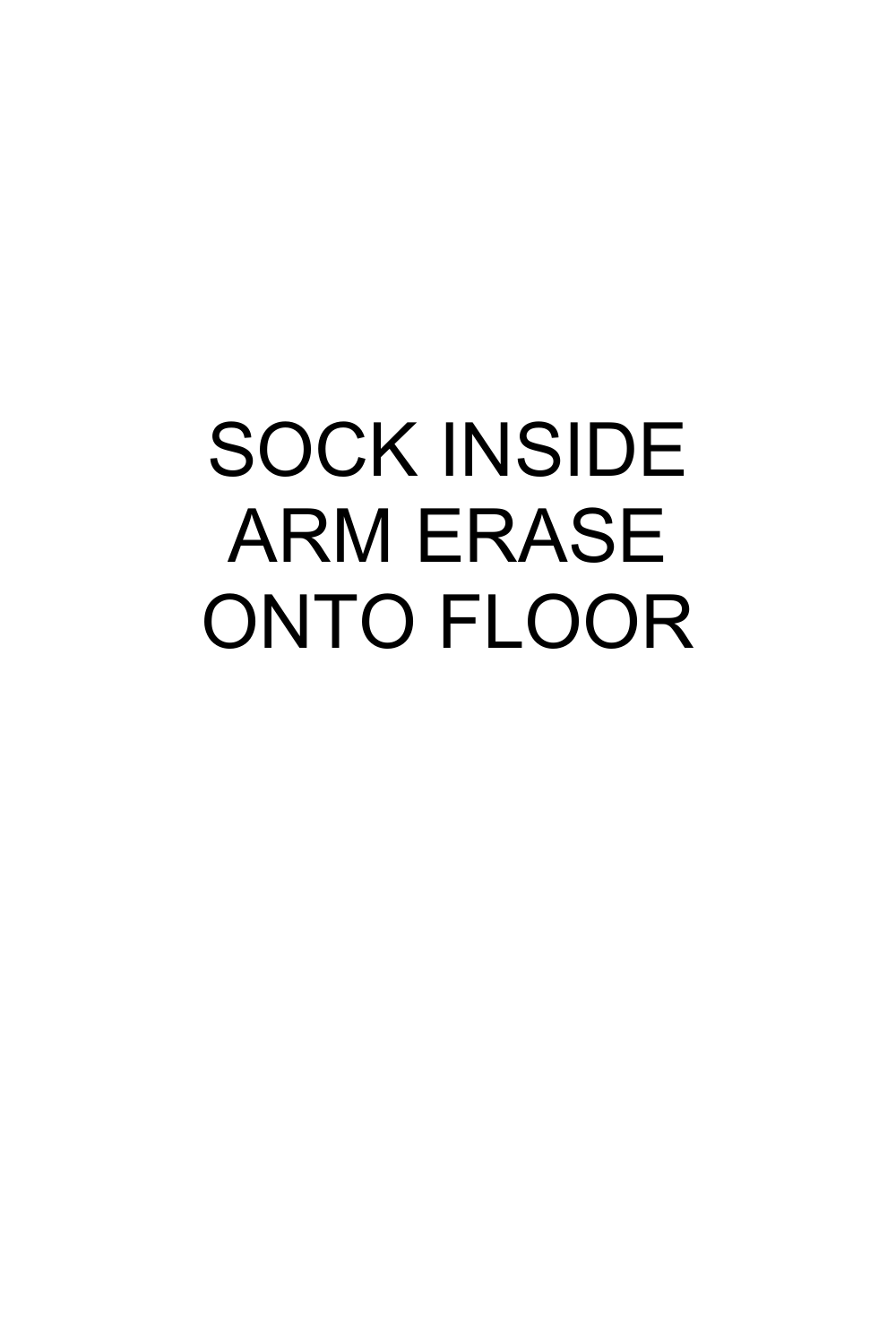## TYPEWRITER INSIDE BEARD SCRIBBLE ON WINDOW